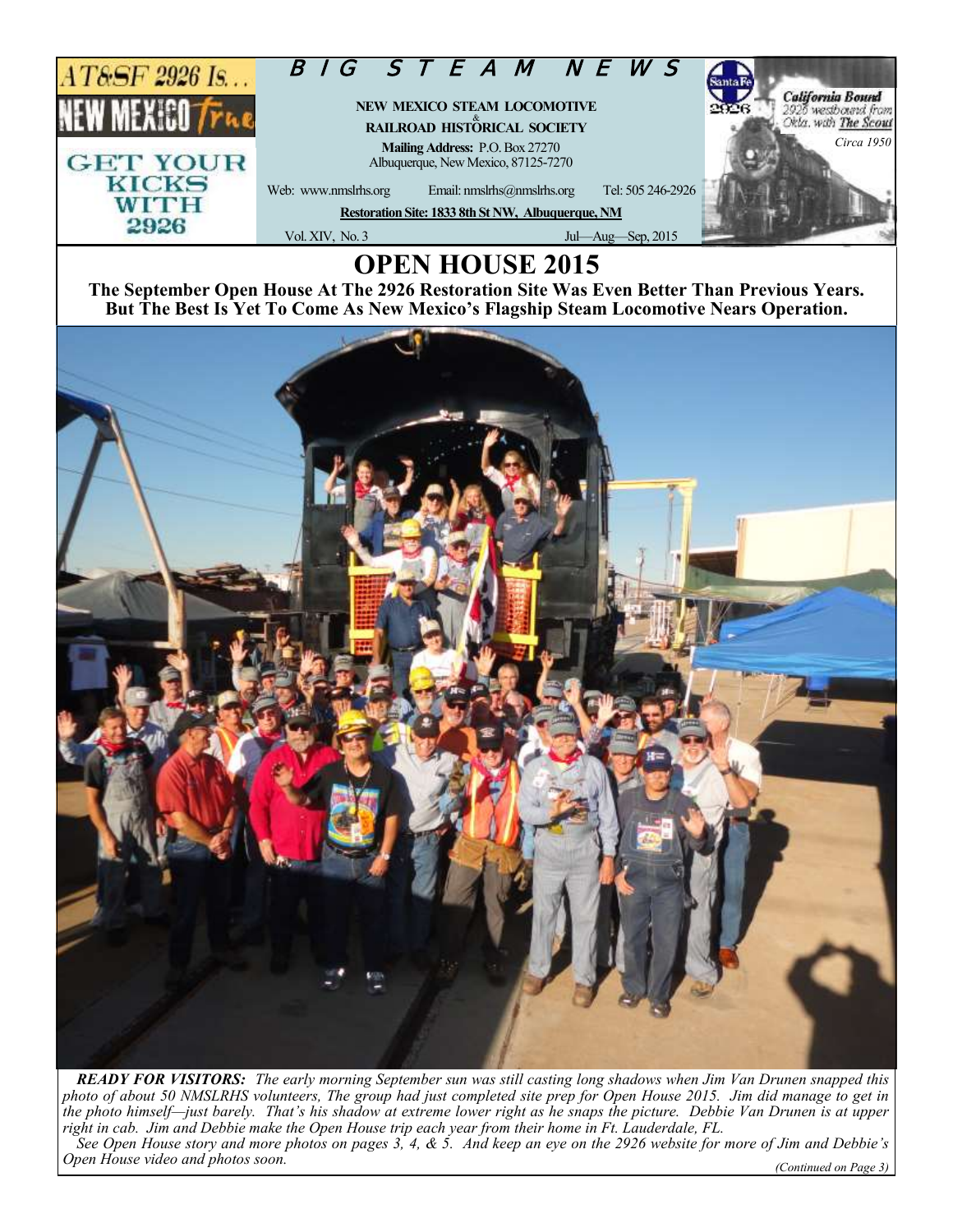This newsletter is published quarterly by the New Mexi-co Steam Locomotive & Railroad Historical Society, a New Mexico Non-Profit Corp. Michael F. Hartshorne<br>Rob DeGroft President<br>Vice President<br>Secretary Gail Kirby<br>Rick Kirby Chief Mech. Officer Rick Kirby Chief Safety Officer Jon Spargo Newsletter Editor Doyle Caton Web Master Rich Bugge Community Liaison Steve Bradford **MAILING ADDRESS**  NMSLRHS P. O. BOX 27270 Albuquerque, NM 87125-7270 **Restoration Site:** 1833 8th St. NW

### **LOOKING DOWN THE TRACK Beyond The Restoration**

**Tel:** (505) 246-2926 **Web:** www.nmslrhs.org

From its founding, the primary objective of the NMSLRHS has been restoration of AT&SF steam locomotive 2926 to operating condition.

Accordingly, the focus of this newsletter has been issues related to the restoration. Articles addressed infrastructure building, disassembly, reassembly, skills of volunteers, help from generous donors, and description of major events, just to name a few.

One series of articles was titled "Banging on a 2900". They emphasized talents of volunteers while describing restoration related issues.

The articles were a response to a dismissive remark by an unnamed rail fan in another state. He referred 2926 volunteers as "that bunch of guys banging on a 2900", apparently viewing the volunteers as amateurs at play with a very large toy. Perhaps the exuberance and dedication of the volunteers may have led others to a similar view.

Whatever the reason, it was not a correct view. The dedication, labor, talent, and teamwork of the diverse group of volunteers—"guys banging on a 2900"-proved otherwise.

Years of work, with support from around the U.S. and abroad, has produced a desired result. AT&SF 2926 will soon be operational. The NMSLRHS will then belong to an elite national group of big steam operations.

That transition from restoration to operation means NMSLRHS as a whole, and this newsletter in particular, face change.

The Society will operate passenger excursions with 2926. Big operating steam locomotives are people magnets. A fully restored and operational 2926 will thus be a significant asset to New Mexico's important tourism industry.

In operation, 2926 will help meet another primary Society objective—education. It will be an obvious aid in teaching history and the role railroads of in the country's development. Also, a big steam locomotive is a great teaching tool for the highly touted Science, Technology, Engineering, and Math (STEM) programs.

Volunteers who enjoy onsite work can stay busy with maintenance and repair tasks. Others will constitute operations crews. New operational roles will develop in marketing, management, public relations, etc.

This newsletter will still address technical issues. Content will expand to include relations with other steam operations, education, tourism, and promotion of rail heritage.

The article beginning on this page introduces the operational environment the 2926 group will soon be entering.—*Editor*

## **TWENTY-FIRST CENTURY RAIL HERITAGE**

### **AT&SF 2926 And An Increased Interest In Big Steam**

The twentieth century was coming to an end when the New Mexico Steam Locomotive & Railroad Historical Society paid the City of Albuquerque one dollar for AT&SF Steam Locomotive Number 2926.

When the iconic locomotive was in service at mid-century, it could be seen pulling fast freight and passenger coaches throughout a major rail system. With many other big steam locomotives and diesels that replaced steam, they constituted a U.S. national transportation network. At key points in that network, there existed a number of busy rail depots and comfortable facilities catering to travelers. That network was significantly diminished with the increase in air and auto transportation.

Most of the big main line steam locomotives, passenger coaches, and many of the classic passenger accommodations are gone. A small number of the thousands of big steam locomotives that once populated the national network still exist. Most of the survivors are in museums or parks, at best just cosmetically restored for display. **Very few** are operational.

Some classic coaches are certified for today's railroads and are available for excursion. They can occasionally be seen pulled by Amtrak, or on rare steam runs. A few of the once grand passenger facilities have been restored. But many of those relics that still exist have fallen into disrepair.

A review of big steam, rail hostelries, and public interest around the U.S. indicates that rail heritage interest might be increasing. Some of those historic items have been restored and there is hope others will follow. As the 2926 restoration nears completion, a few other historic rail icons are being brought back to operation for future generations to experience travel as it once was. Maybe our rich rail heritage is not totally forgotten.

That refreshed national memory of an important chapter in U.S. history is representative of the environment into which AT&SF 2926 will once again be under steam. This article addresses some activities that are planned, recently completed, or underway—actions that will preserve memories of an important era in U.S. history.

### **The Big Machines**

Exactly how many 'big steam' locomotives are *fully operational* in the U.S. is a moving target. It is safe to say that in the entire country the number is well under a dozen at any given point in time. Of that number, two or more will be undergoing anything from routine maintenance and repair to major inspection and service required by the Federal Railroad Administration Rule 230.17.



*Union Pacific 4-8-4 steam locomotive at Ancho crossing between Corona*  and Carrizozo, New Mexico, 2006.

An example of the FRA required service is Union Pacific 844. Pictured above near Ancho New Mexico in 2006, it is the only big steam locomotive never retired. As of September 18, UP 844 was nearing completion of the 1472 service day inspection and maintenance required by FRA.

Union Pacific, the only railroad that kept an active steam program when diesel replaced steam, has two other big steam locomotives that will eventually be fully operational. The Challenger, 4-6-6-4 No. 3985, like No. 844 is undergoing its 1472 service hour inspection. Recently UP moved Big Boy No. 4014, a 4-8-8-4 articulated unit from display in Pomona Calif. to the UP steam shops in Cheyenne Wyoming for restoration.

*(Continued on Page 7)* The increased work in UP's Wyoming shops alone is enough to herald renewed interest in the country's rail heritage—but there is still more. Just recently another classic 4-8-4 returned to the high rails in Virginia. In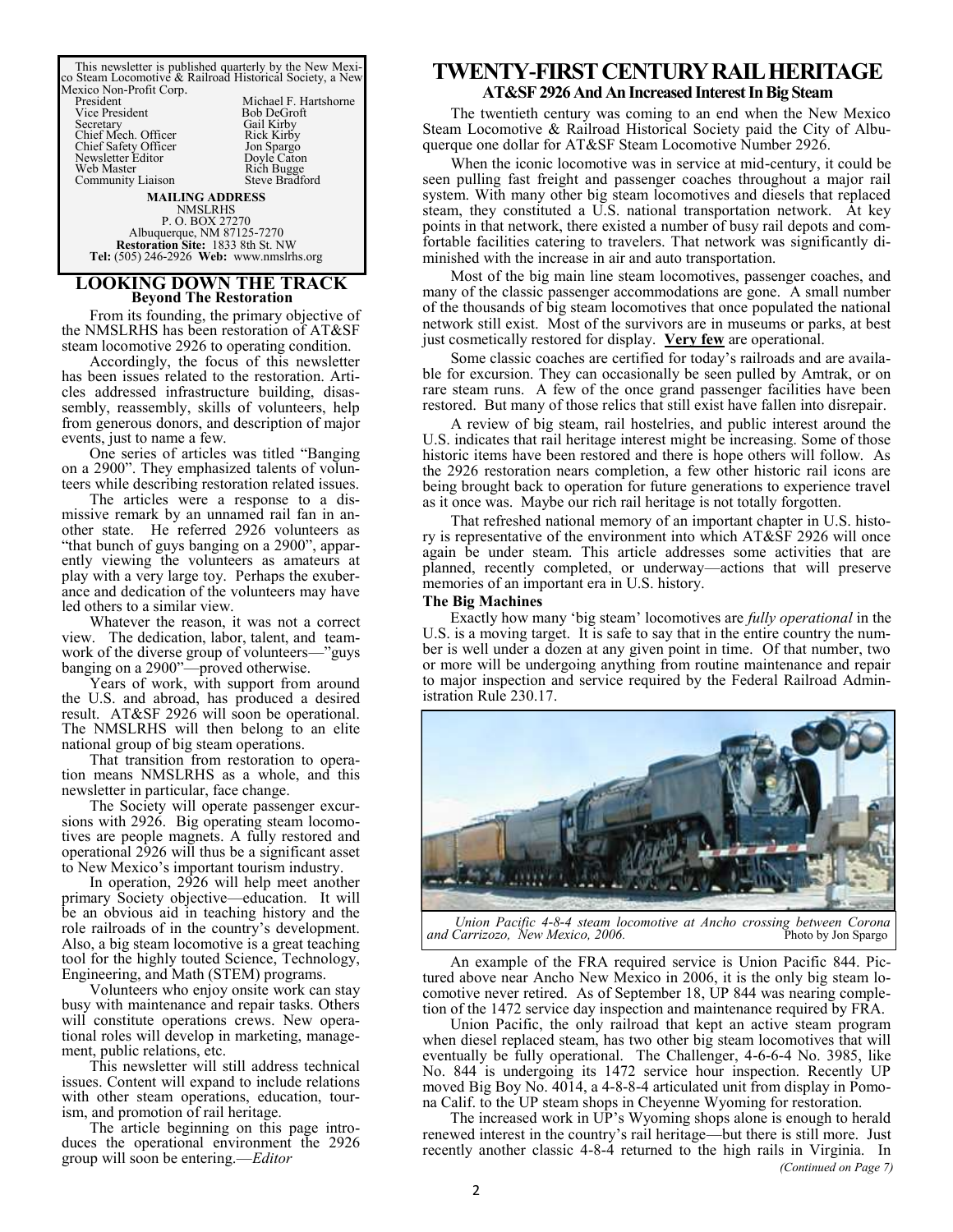*( Open House Continued)*

## **BEST OPEN HOUSE YET**

The sunrise on Saturday September 26 was classic New Mexico. As the sun's first rays lit the top of 2926, volunteers were busy performing the final preparation tasks. Bright blue sky, no wind, and just a bit of chill in the air heralded a great day for the 2015 Open House at the 2926 restoration site—soon to become the 2926 operation station.

Visitors began arriving early, even before the first band was ready to play. A steady stream of rail heritage fans continued throughout the day. This year, everyone found a parking space, thanks to the Bureau Of Indian Affairs providing access for parking in their open space next to the restoration site.

From the BNSF diesel at the restoration site's east entrance to food and music near the shining face of AT&SF 2926 at the west end, the event had something for all.



*PRETTY FACE: A close up front view of 2926 with its jewelry (bell, marker lights, headlight, and number) in place.*

Beginning with the photo at right, a site description is provided for readers who have not had the good fortune to visit the 2926 restoration site.

Like most rail sidings, the site is long and narrow. It extends west from 8th St. about 2/3's of the distance to 12th St. parallel to the spur linking the BNSF main line to Old Town Albuquerque.

The east half of the site is a dirt lot. The west half, where much of our infrastructure and 2926 reside, is paved. Once inside the paved area, there was much more to see and do.

The star of the show, AT&SF 2926 sat amid rail history displays, model rail layouts, good food, soft drinks, popcorn, and good music. There was face painting and other activity for the youngsters. The 2926 store had T-shirts, hats, toys, books, art and other rail memorabilia.

During the past 13 years, the site has on occasion provided a challenge to the volunteer work crew. To say the least, it was not an optimum space for the restoration, but the volunteers made it work.

Likewise, it was a tight fit for the Open House crowd. Turning an active work site into a public venue is not an easy task, but everyone enjoyed the food, music, and a close up look at current and historic rail items.

Hopefully, next year's open house will be quite different. First, it will be held with an operating rail heritage icon— New Mexico's flagship steam locomotive, **AT&SF 2926.** Second, there just might be a steam ride opportunity.

Enjoy the pictures of the 2015 Open House and stay alert for location and details of the **AT&SF Open House 2016.**



*BNSF diesel No. 2316, and the 2926 tender with the car mover, Lurch, sandwiched between are shown in this long shot looking west from the 8th St. Entrance to the restoration site..*



*Inside The 2926 'Office': Visitors line up to get a look inside the 2926 cab. An opportunity to see where the engineer, fireman and other crew members worked while operating the classic locomotive was a major attraction. There was a line for the cab tour throughout the day.*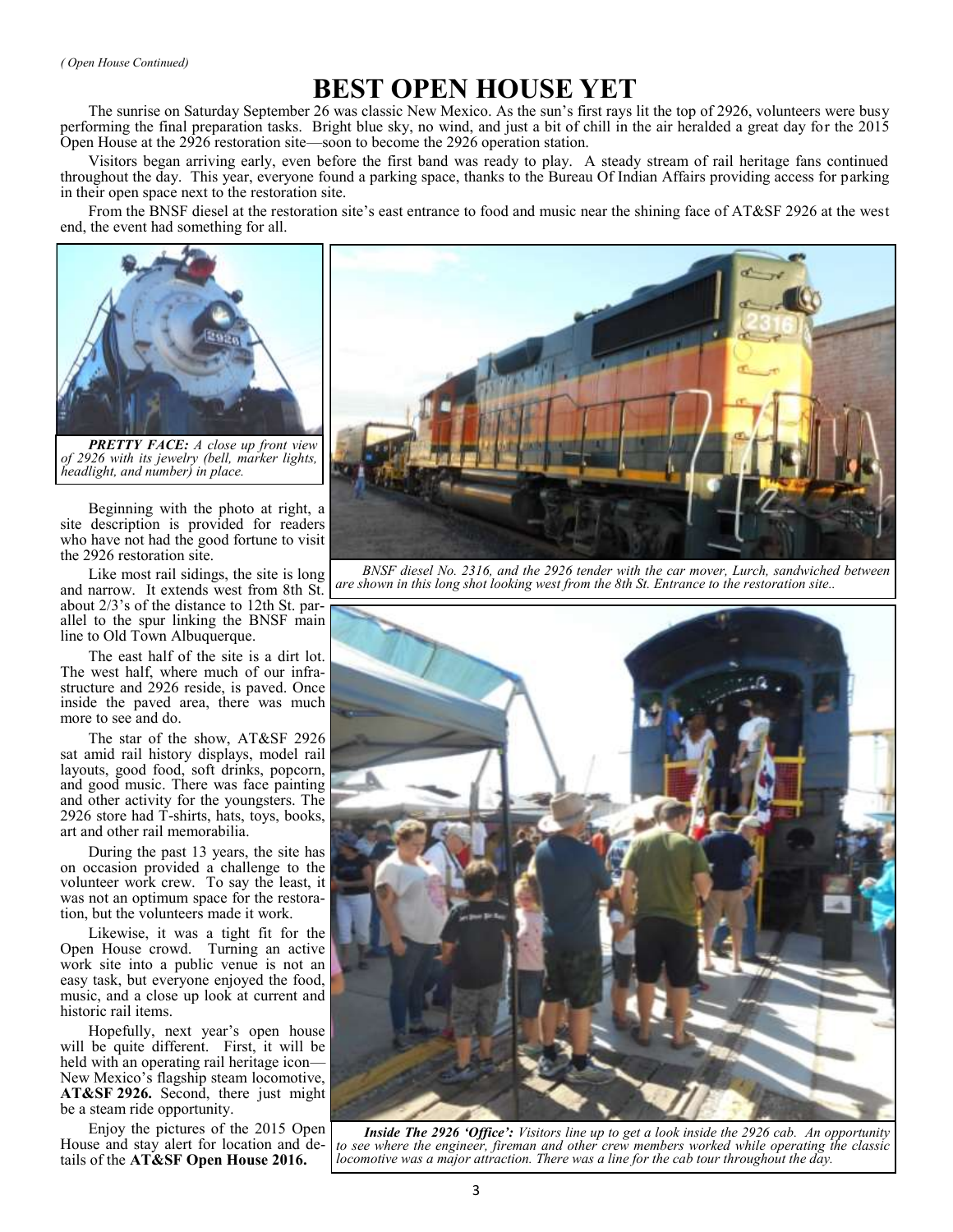# **OPEN HOUSE PHOTOS**

The story of the Open House is best told by the following pictures. With good weather, support from the neighborhood, and a lot of volunteer labor, the last Open House before operation was a roaring success.



*FRONT VIEW OF THE OPEN HOUSE STAR: The 'Office' picture on the preceding page depicts the rear (cab/firebox area) of 2926. This photo taken at the west end of the restoration site, looking east toward 8th St. could have been taken at any time during the Open House event. It depicts a steady stream of visitors that occurred throughout the day. Here, NMSLRHS members mingle with guests, listen to their rail heritage stories and answer questions as the star of the event basks in the bright September sun.* 



*RAIL HERITAGE EXPLAINED: Displays surrounding the locomotive were designed to provide Open House visitors with a view of New Mexico's rail heritage in different ways.* 

*Left: John Cekala stands ready to demonstrate some of the locomotive's appliances and answer questions about 2926. The items shown are a spare headlight, and a dynamo. With no steam available, an air compressor was used to drive the dynamo, producing electrical power for the headlight. The display table itself is a rail history item. It is a 4 wheel metal trailer that, pulled by a small tractor called a 'mule', once hauled parts and appliances throughout the AT&SF shops south of downtown Albuquerque between the Barelas and South Broadway neighborhoods.*

*Right: The model train layouts were a major attraction for the younger set,—and more than a few adult children. Such layouts, with their synoptic view of rail operations, are an excellent educational tool. Many of the members of the New Mexico Steam Locomotive & Railroad Histor*ical Society are model railroaders. They make effective use of the layouts to relate history, math, engineering, transportation and other subjects.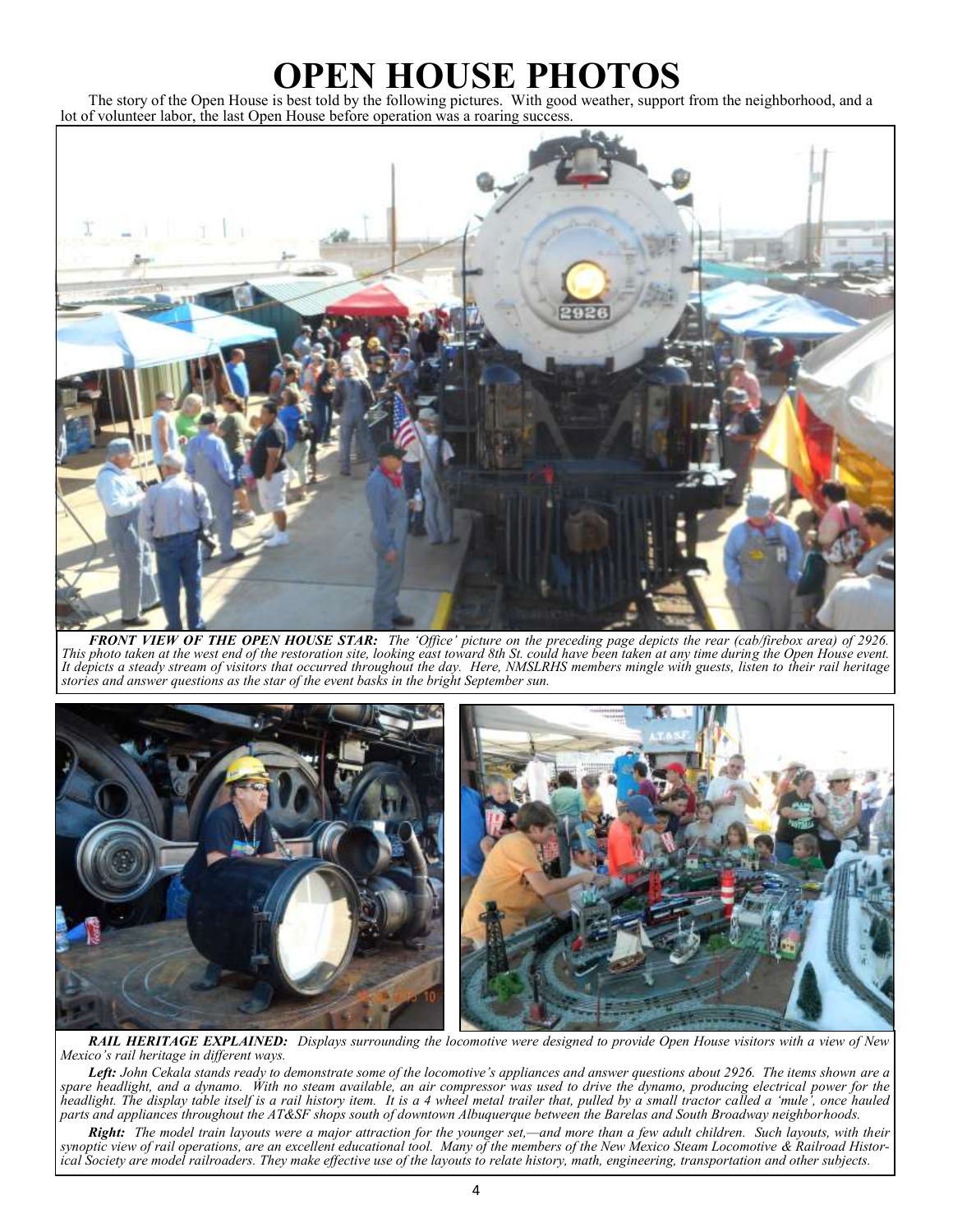*(Open House Photos Continued)*



*Open House visitors entering and leaving the site take advantage of an opportunity to check out the BNSF diesel and Lurch the car mover, while some of them pause at the rear of the 2926 tender for photos.*



*New Mexico Railrunner, Operation Lifesaver, Wheels Museum, and other organizations staffed information tables on the site, along with the popular B&H Supply popcorn machine.* 



*Visitors line up for food and refreshments as the 2926 volunteers work to keep the hot dogs, chili, and condiments ready.* 

### **HOT DOGS, SOFT DRINKS AND GOOD MUSIC**

There is no doubt that the huge locomotive was the star of the Open House show, but there was much more. From the entry on 8th St. to the band area in front of 2926, there was something for everyone. The pictures on this page provide a look at some of the Open House attractions, including hot dogs, soft drinks, and a variety of music. Not pictured here is Los Radiators, an Open House favorite that opened the event this year.

*Below: The Territorial Brass Band is a favorite at the Open House events fits well within the overall Open House theme of New Mexico heritage.*



*Above: New at this year's Open House was Jazz a la Carte warms up in front of the locomotive.*

*Below: Open House regulars Holy Water and Whiskey*



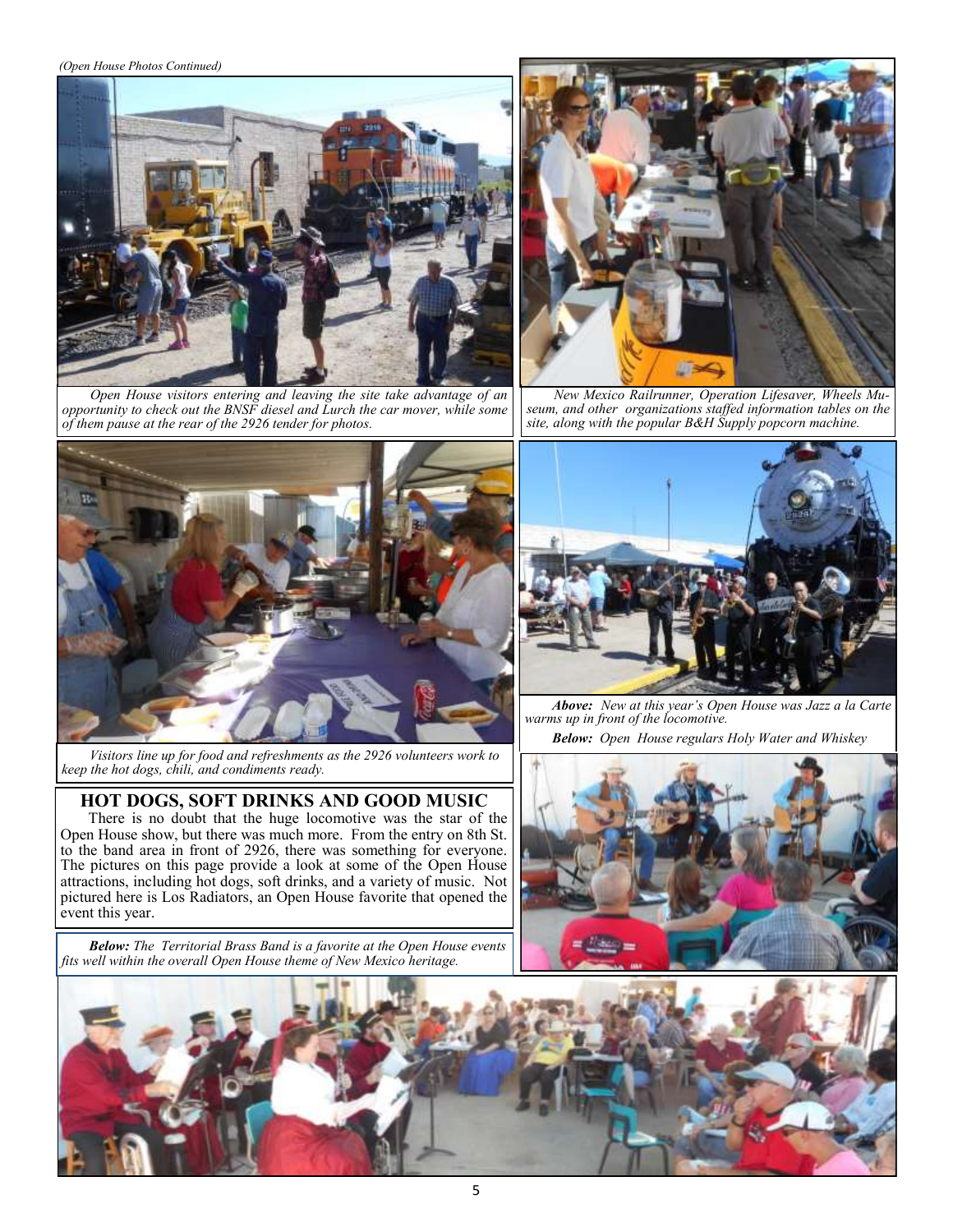

*Sketch of proposed engine house for AT&SF 2926. Once the locomotive is fully restored, such protection will be necessary..* 

# **Our Engine House Campaign Gets a Big Pop!**

By Bob DeGroft, VP NMSLRHS

Earlier this year we launched a GO FUND ME Campaign to raise \$200,000 dollars to construct a storage/protection building at our present site. 2926 is nearing restoration completion and we need to keep her out of the elements and protect her from those who for reasons unknown would like to do her harm.

This is our first effort to try for funding "from the cloud". Fundraising is a tough job and most of our funds come from the general public. We do not get monies from any government entity and most donations are under three hundred dollars raised by our membership and folks who follow us on our website, NMSLRHS.org.

Our GO FUND ME campaign is getting results but very slowly. Now, for the second time in our history, someone has shown up indicating that they would make a very large donation under certain conditions.

Last year we made you aware of a donation from a gentleman from London, England that provided the funds for reconditioning the track at the spur on which 2926 has resided while under restoration. That injection of \$100,000 dollars from a long time supporter who prefers to remain anonymous, kept the engine from literally falling off tracks that were laid back in the thirties.

**Now, another individual has issued a challenge. If our GO FUND ME campaign raises \$100,000 he will match it with a check in the amount of \$100,000!** The donor, who also wishes to remain anonymous, has followed our progress for years and has made modest contributions. He can be classified as a real steam fan. Our thanks go out to his family for this generosity and we urge readers to help us get to the 100k goal.

Help our campaign steam up and meet the 100k goal. As of this writing, the GO FUND ME building campaign has generated more than a third of that 100k goal. Now past \$36,000, we need to raise another \$63,000+ to get the challenge grant. So grab your credit card, get to the GO FUND ME site and make a donation today.

The GO FUND ME campaign can be reached by going to the 2926 web site at [www.nmslrhs.org,](http://www.nmslrhs.org) or [www.2926.us/.](http://www.2926.us/) To donate, click the GO FUND ME box on the opening page of the web site. If GO FUND ME doesn't work for you or if you choose not to use it, a check will be OK. Just identify your contribution as Engine House Campaign. ANY amount is greatly appreciated!

### ...................... **NOTICE: IMPORTANT 2016 SAFETY SESSION**

Chief Safety Officer John Spargo wants to alert all members to the importance of the next annual safety training. For those who need to set their schedule well in advance, a tentative training date has been set for Saturday, January 16, 2016. With the  $\blacksquare$ transition from restoration to operation coming next year, the 2016 training will carry special significance, and will include a safe-Ë ty specialist from the rail industry. Details will be announced on the web site, via email, and in the next newsletter. . . . . . . . . . . . . . . .

## \* \* \* \* \* THANKS TO THE JOHN H. EMERY RAIL HERITAGE TRUST

In August the NMSLRHS received a \$25,000 grant from the John H. Emery Rail Heritage Trust. The amount was matched by our volunteer hours, donated items received for the locomotive, and cash gifts received thus far in 2015. We look forward to finishing the restoration and beginning steam operation of AT&SF 2926. We are thankful for the help of the Trust and all our donors.

The stated purpose of the trust that the late John Henckle Emery established definitely matches the stated purpose of the New Mexico Steam Locomotive & Railroad Historical Society. Points 1 & 2 of the criteria established by Mr. Emery are:

- *1. To help re-create and preserve, to the extent possible, the rail passenger travel experience as it was in the U.S. from approximately 1920 through 1960.*
- *2. To preserve and restore to working order rolling stock and other working artifacts of the "Golden Age" of U.S. rail passenger service.*

The grant is very timely, and certainly helps meet the daily needs of the restoration of 2926. Additionally the criteria stated above just adds credibility to the theme of this newsletter. There is a resurgence of interest in U.S. Rail Heritage.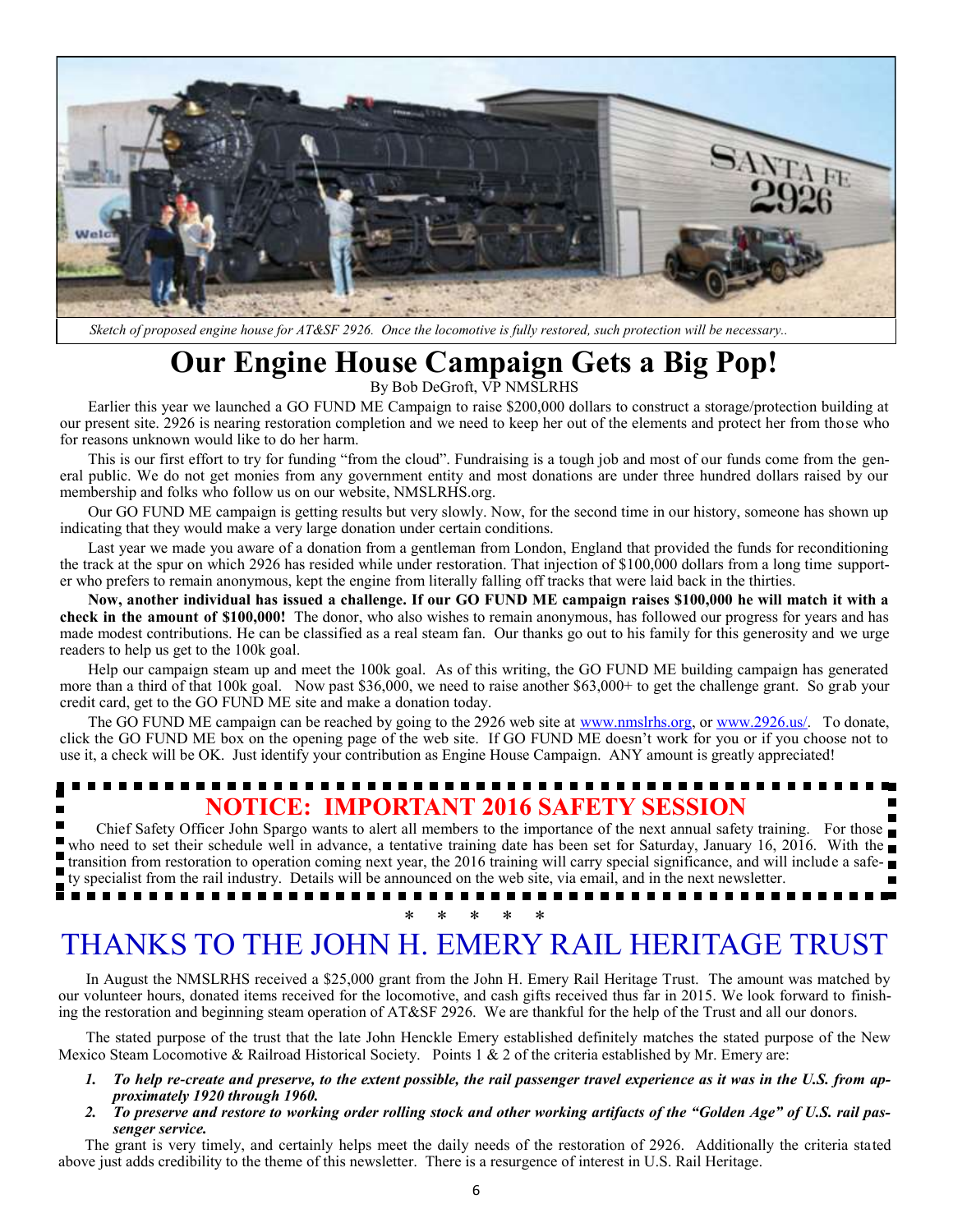#### *(Continued from Twenty-First Century Pg 2)*

May 2014, Norfolk and Western No. J611 was moved from the Virginia Museum Of Transportation in Roanoke to the North Carolina Transportation Museum in Spencer North Carolina to undergo restoration to full operation. The story of NW J611's return to action is another hint that national interest in big steam operations is alive and well. The J611 story involves steam heritage programs in four states with support from around the U.S. and abroad.

Norfolk & Western J611 was retired from regular service in 1959. After retirement, it resided in the Virginia Museum of Transportation in Roanoke—until Norfolk & Western and Southern Railway were merged in a holding company, Norfolk Southern Corp. in 1982. Southern Railway had a popular steam program that became part of the newly formed organization. J611 became a part of that program and was restored in 1982 in Irondale, Alabama, returning under its own power to Roanoke in August of that year, with Robert B. Claytor, Norfolk & Western chairman, at the throttle.

In 1994 with a change in management, the steam program was discontinued, and again J611 was back on display at the museum—but not forever. In 2005, [Charles "Wick" Moorman,](https://en.wikipedia.org/wiki/Charles_Moorman) became CEO of Norfolk Southern Railway. In 2007, after discussions with Tim Andrews, President of the Tennessee [Valley Railroad Museum](https://en.wikipedia.org/wiki/Tennessee_Valley_Railroad_Museum) in Chattanooga, TN, the steam program gained new life with limited excursions. In 2011, the 21st Century Steam program was born. In 2013, the 'Fire Up 611' campaign began.

Now, a couple of decades after its second retirement to display, J611 has experienced a twenty-first century rebirth. Under the 'Fire Up 611' campaign, the classic locomotive was moved to Spencer for restoration. Still in sound shape, 611 was quickly brought back to full operation in early 2015. The photos below show the return of N&W J611 to Roanoke on May 30, 2015.



*LEFT, GOING HOME: Norfolk and Western J611 proves that big steam locomotives are real people magnets as a large crowd finds a good viewing spot alongside a curve in rural Virginia to watch the big locomotive steam past. RIGHT, HOME AGAIN: Arriving back home at the Virginia Transportation Museum in Roanoke, J611 finds more crowds.*

Big steam activities in Wyoming, Virginia, North Carolina, Tennessee, and Alabama are examples of increased activity and interest in rail history. Other states where big steam is either in operation or may soon be include Oregon, Minnesota, Michigan, and California, (Home of AT&SF 3751, the oldest surviving 4-8-4). The fascination with big steam locomotives as a part of our heritage seems to be increasing across the U.S. But what about some of the infrastructure—those depots and grand hostelries?

### **Classic Rail Structures—Depots**

Many of the structures, depots, restaurants, hotels and related facilities that once served rail travelers have been demolished or put to other use during the past half century. A good example of a total loss of such classic facilities was the demolition in 1971 of a 'crown jewel' of the famous Harvey House system—The Alvarado Hotel in Albuquerque. Anyone bringing up that subject with some of New Mexico's senior citizens will get a response ranging from great memories to a tirade criticizing the demolition.

Fortunately, some of the classic edifices have been saved, and put to other use while retaining a semblance of their historic role. Examples of sharing space and retaining historicity is seen in the Great American Stations Project. Initiated by Amtrak in 2006, the projects aim is—*"to educate communities on the benefits of redeveloping train stations, offer tools to community leaders to preserve their stations, and provide the appropriate Amtrak resources."* 

The project provides funding information and describes ways to combine cultural, education, and tourism functions with Amtrak operation to preserve the historic nature of the classic facilities and still serve the community. Examples, with photos, where space has been shared with Amtrak operations can be seen at *www.[greatamericanstations](http://www.greatamericanstations.com).com*/.

For those locations without an Amtrak connection, the project has useful information that can guide the development of a rail facility restoration project. In just under a decade, the project has been a great help in increasing awareness of rail heritage while producing positive economic impact.

Tucumcari New Mexico does not have Amtrak service. Yet the city has just restored its historic passenger depot that was built in 1926. The town originated from a Rock Island railroad camp in 1901. First called Ragtown, then Douglas, and nicknamed Six-Shooter-Siding, it finally became Tucumcari in 1908. Despite uncertainty in choosing a name, Tucumcari started as a railroad town, and remains a bona fide railroad town to this day having served Rock Island, Southern Pacific and Union Pacific.



*Flagstaff AZ Depot: Designed and built by AT&SF Railway in 1926, this classic Tudor Revival building is now restored, and serves two functions—Amtrak station and Flagstaff's Visitor Center while serving as an icon of the city's rail heritage.*

*(Continued on Page 8)*